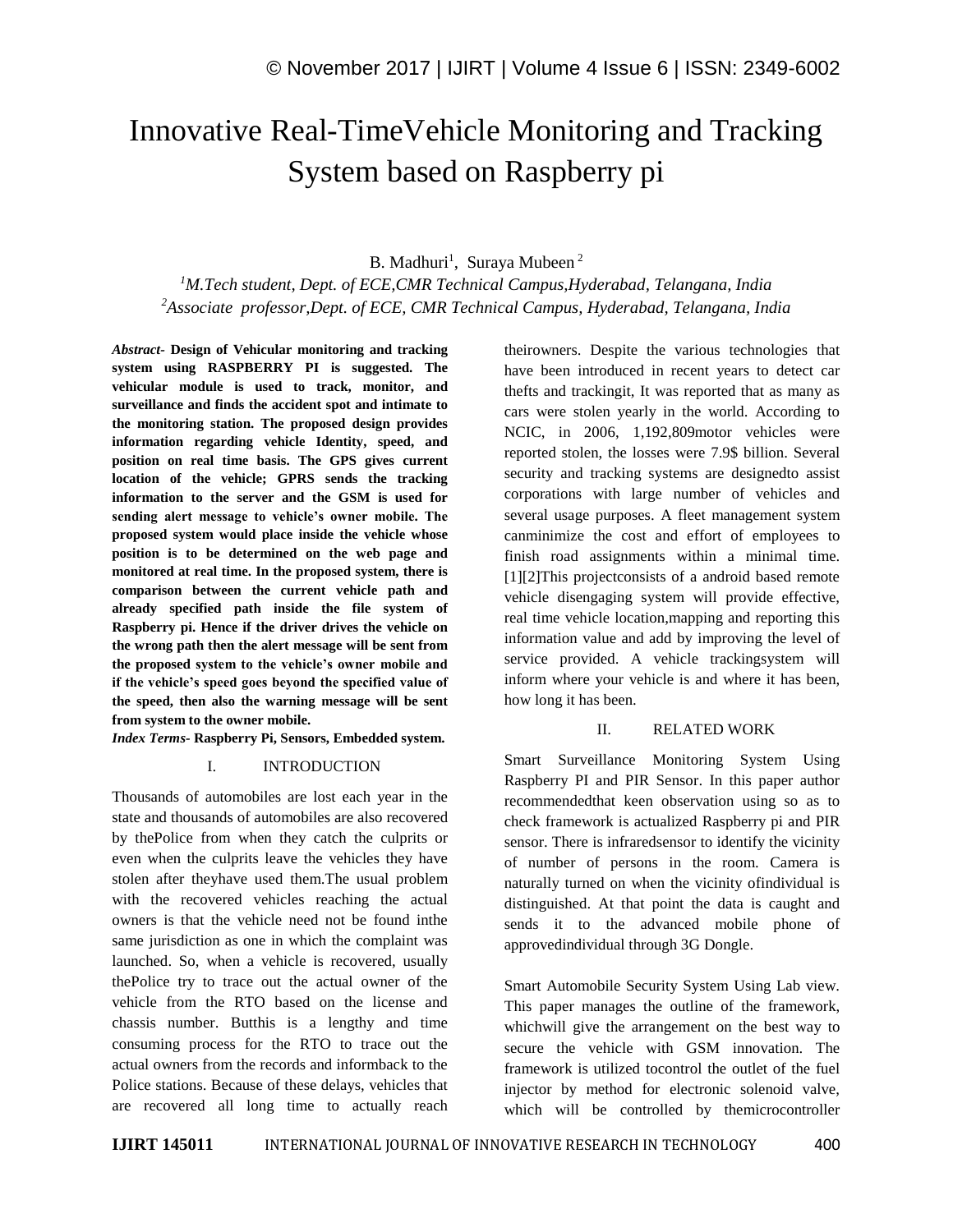through the driver circuit. The secret key is given to the approved individual of the vehicle. The shutsolenoid opens and the vehicle begins unless and until secret word will coordinate. In the event that it neglects tocoordinate, the framework will send message to the approved individual by means of GSM modem. A caution islikewise joined to the framework. LABVIEW stage can reproduce the framework.

Ignition Alert Anti-Theft Security System for Motorbikes with Remote Control. In this paper authorrecommended that when somebody is attempting to take the motorbike it will stop the ignition of vehicle andcaution the proprietor with alert. It is exceptionally troublesome for the criminal to take the vehicle by utilizing thisgadget. Sensors are set on the vehicular body. It will stop the ignition of the vehicle when somebody touches it andwhen any one is attempting to touches for more than 3 times. Unless and until we deactivate the gadget with remotethe ignition of vehicle won't begin.

Intelligent Anti-Theft and Tracking System for Automobiles. In this paper author proposed a productive carsecurity framework is executed for hostile to robbery utilizing an installed framework involved with a GlobalPositioning System (GPS) and a Global System of Mobile (GSM). By utilizing Google Earth, The customerconnects through this framework with vehicles and decides their present areas and status. The position of focusedvehicles can be followed by client on Google Earth.

Microcontroller Based Anti-theft Security System Using GSM Networks with Text Message as Feedback. Thispaper proposed a framework with Dual Tone Multi Frequency (DTMF) and a GSM to screen and shield an auto.Sensors are set at the auto entryways and boot. The framework gets initiated when any individual is attempting torobbery through auto entryways or boot. At that point it consequently grounds the auto by disengaging the ignitionkey supply from the auto battery. Additionally send the ready message to the auto proprietor and also begins up analert.

GSM Based Car Security System. In this paper author suggested that the point of this framework is

to attempt tospare the auto in light of GSM innovation. when somebody attempt to take your auto it cautions the auto proprietorwith alert and also send the ready message to the auto proprietor through GSM system. 8. Real Time VehicleTracking System using GSM and GPS Technology- An Anti-theft Tracking System. This paper gives the two routecorrespondence between the approve individual and introduced framework. More elevated amount of auto securitycomponents is given by this framework. At the point when interruption is recognized this framework will send thenotice message to the auto proprietor. When the auto proprietor gets the message he has power to control any autohighlight through his PDA. This framework is additionally ready to distinguish the area of the auto by utilizing GSMsituating idea.

# III. PROPOSED SYSTEM

In these days accidents and vehicle thefts are increasing very much all over the world. So many consumers are using anti-theft control systems installed in their vehicles, which are very expensive. So, in order to reduce the vehicle theft and accidents at low cost we are dealing with this base paper. The main aim of the paper is to control thefting problems and to know the location of the vehicle when an accident occurs.As shown in block diagram of the advanced vehicle monitoring and tracking using raspberry pi 3, it contains Raspberry Pi 3, GSM, and GPS, IR sensor, SMOKE sensor, Webpage and converters. In this design we are introducing raspberry pi into embedded systems. Sensors are used to detect the accident. If we want to monitor and trace a vehicle, we need keep this kit in that particular vehicle. Whenever accident occurs, GPS will give the longitude and latitude values to raspberry pi 3 and then it will send the SMS of the vehicle location to that particular person by using GSM. That person can see the location by putting those longitude and latitude values in web page which is created before.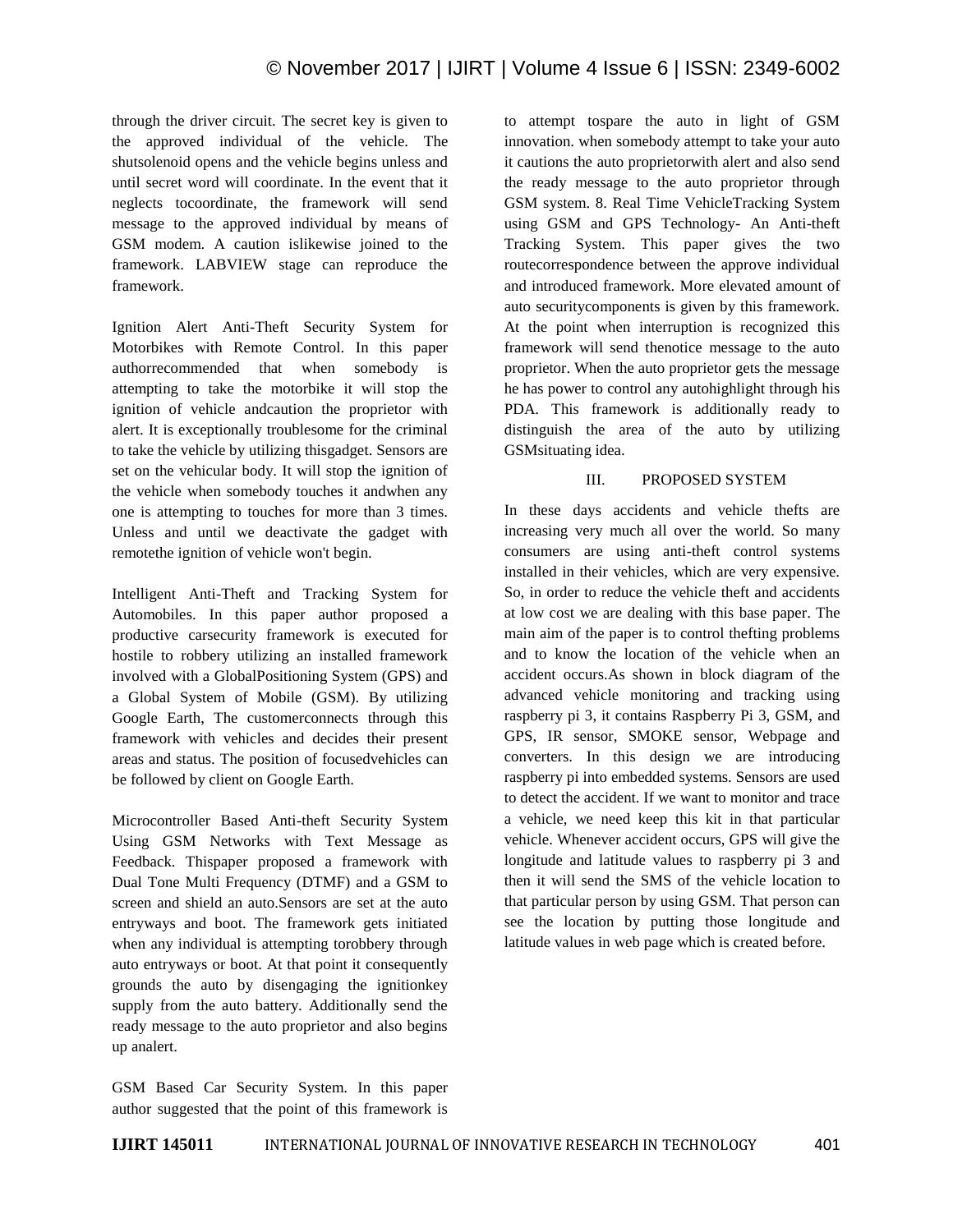

## Fig.1Block diagram

It is used to see videostream and also whenever a person comes it takes a snapshot ofthat person and transmit it to raspberry pi. Raspberry pi processthese inputs like whenever it gets a calling bell as input it transmits a signal to wireless camera to capture an image of the visitor.

## **A. HARDWARE IMPLEMENTATION:**

**Raspberry Pi 3:** The Raspberry Pi 3 Model B is the third generation Raspberry Pi. This powerful creditcard sized single board computer can be used for many applications and supersedes the original Raspberry Pi Model B+ and Raspberry Pi 2 Model B. Whilst maintaining the popular board format the Raspberry Pi 3 Model B brings you a more powerful processer, 10x faster than the first generation Raspberry Pi. Additionally it adds wireless LAN & Bluetooth connectivity making it the ideal solution for powerful connected designs.The main features of Raspberry pi 3 are[4]

Processor: Broadcom BCM2387 chipset.1.2GHzQuad-Core ARM Cortex-A53 802.11 b/g/n Wireless LAN and Bluetooth 4.1 (Bluetooth Classic and LE)

**GPU:** Dual Core VideoCore IV® Multimedia CoProcessor. Provides Open GL ES 2.0, hardwareaccelerated OpenVG, and 1080p30 H.264 highprofile decode.

**Operating System:** Boots from Micro SD card, running a version of the Linux operating system or Windows 10 IoT.

**GPIO Connector:** 40-pin 2.54 mm (100 mil) expansion header: 2x20 strip Providing 27 GPIO pins as well as  $+3.3$  V,  $+5$  V and GND supply lines.

**Infrared sensor:** An infrared sensor is an electronic device, that emits in order to sense some aspects of the surroundings.an IR sensor can measure the heat of an objects as well as detects the motion .these types of sensor measures only infared radition rather than emtting it that is called as apassive IR sensor. The IR Sensor-Single is a general purpose proximity sensor. Here we use it for collision detection. The module consist of a IR emitter and IR receiver pair. The high precision IR receiver always detects a IR signal.[5]



**Gas sensor**: A gas detector is a device that detects the presence of gases in an area, often as part of a safety system.This type of equipment is used to detect a gas leak and interface with a control system so a process can beautomatically shut down. A gas detector can sound an alarm to operators in the area where the leak is occurring, givingthem the opportunity to leave. This type of device is important because there are many gases that can be harmful toorganic life, such as humans or animals.

**GSM module**: It requires a SIM (Subscriber Identity Module) card just like mobile phones to activate communication with the network. The use of GSM to send health information to webpage. This gives patient the ability to leave the hospital but still he has to stay in some known places to ensure the ability to reach him in emergency cases. Even with this solution the patient can't move freely and be far from his home.

**GPS Module**: LS20030~3 series products are complete GPS smart antenna receivers, including an embedded antenna and GPS receiver circuits, designed for a broad spectrum of OEM system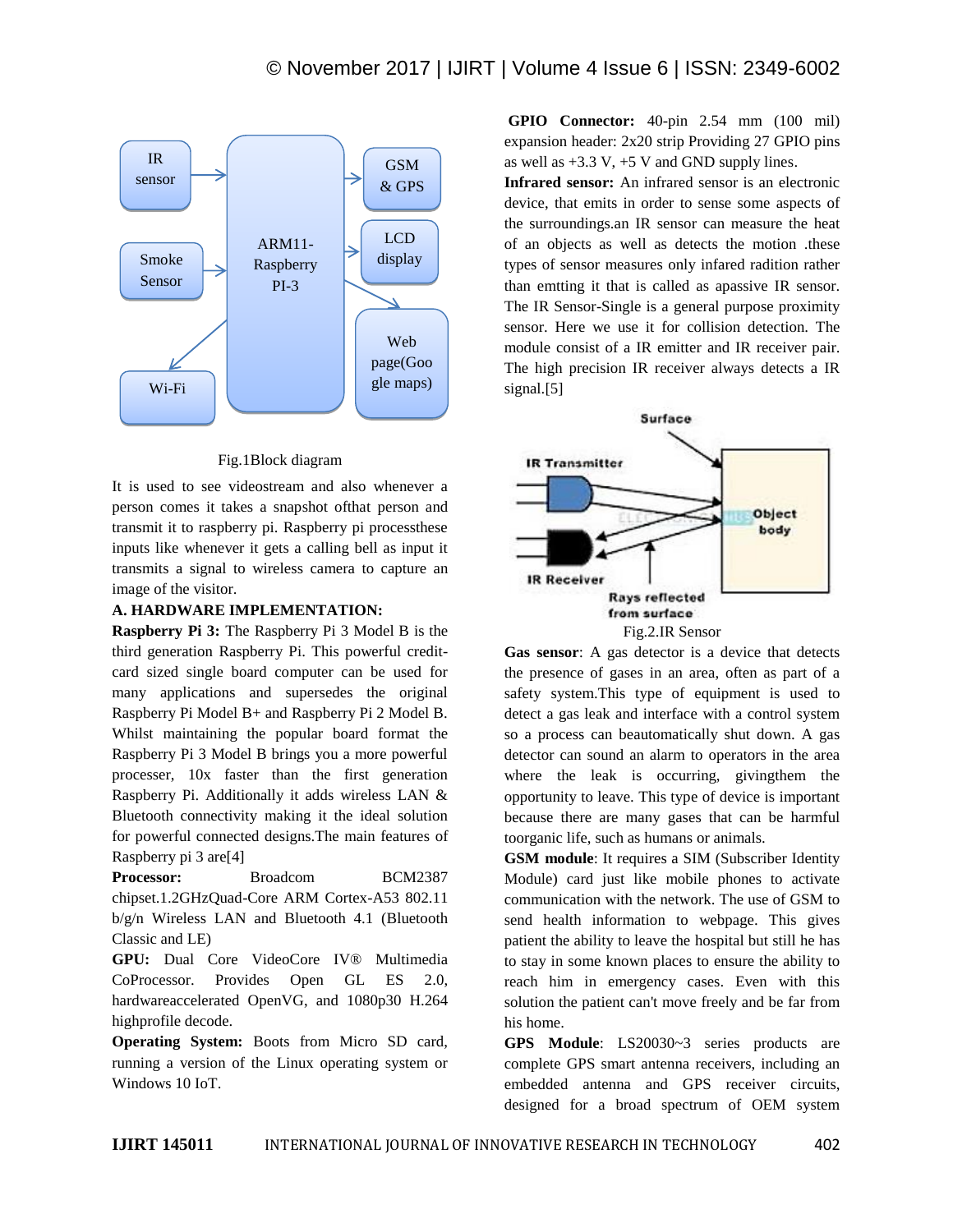applications. The product is based on the proven technology found in LOCOSYS 66 channel GPS SMD type receivers MC-1513 that use MediaTek chip solution. The GPS smart antenna will acquire up to 66 satellites at a time while providing fast time-tofirst-fix, one-second navigation update and low power consumption. It can provide us with superior sensitivity and performance even in urban canyon and dense foliage environment. Its far-reaching capability meets the sensitivity requirements of car navigation as well as other location-based applications.[1]



Fig.3.GPS Modules

#### **Features:**

o Ultra High Sensitivity and Low Power GPS Receiver Module o MediaTek high sensitivity solution o Support 66-channel GPS o Fast TTFF at low signal level o Support AGPS

**LCD Interfacing to Microcontroller:** A liquid crystal display (LCD) is a thin, flat panelused for electronically displaying information such astext and integers. Its major features are its lightweightconstruction, and portability. Date and time arecontinuously displayed on LCD when the sensor valuesare being stored in EEPROM. Four data lines are usedto send data on to the LCD. When RS=0 and EN pin ismade high to low command is sent to LCD. WhenRS=1 and EN pin is made high to low data is sent toLCD. VEE is used to adjust contrast.





By using the above flow chart we can easily explain the working. We have to start the project and initialize the GSM, GPS and Raspberry Pi. The decision box clearly tells that if it detects any fire smoke or obstacle, the SMS alert will send to user. User can open the location in Google maps by using those values. Thus, location will be traced easily. Otherwise stop execution. The result are as shown in below Fig.8 and Fig.9.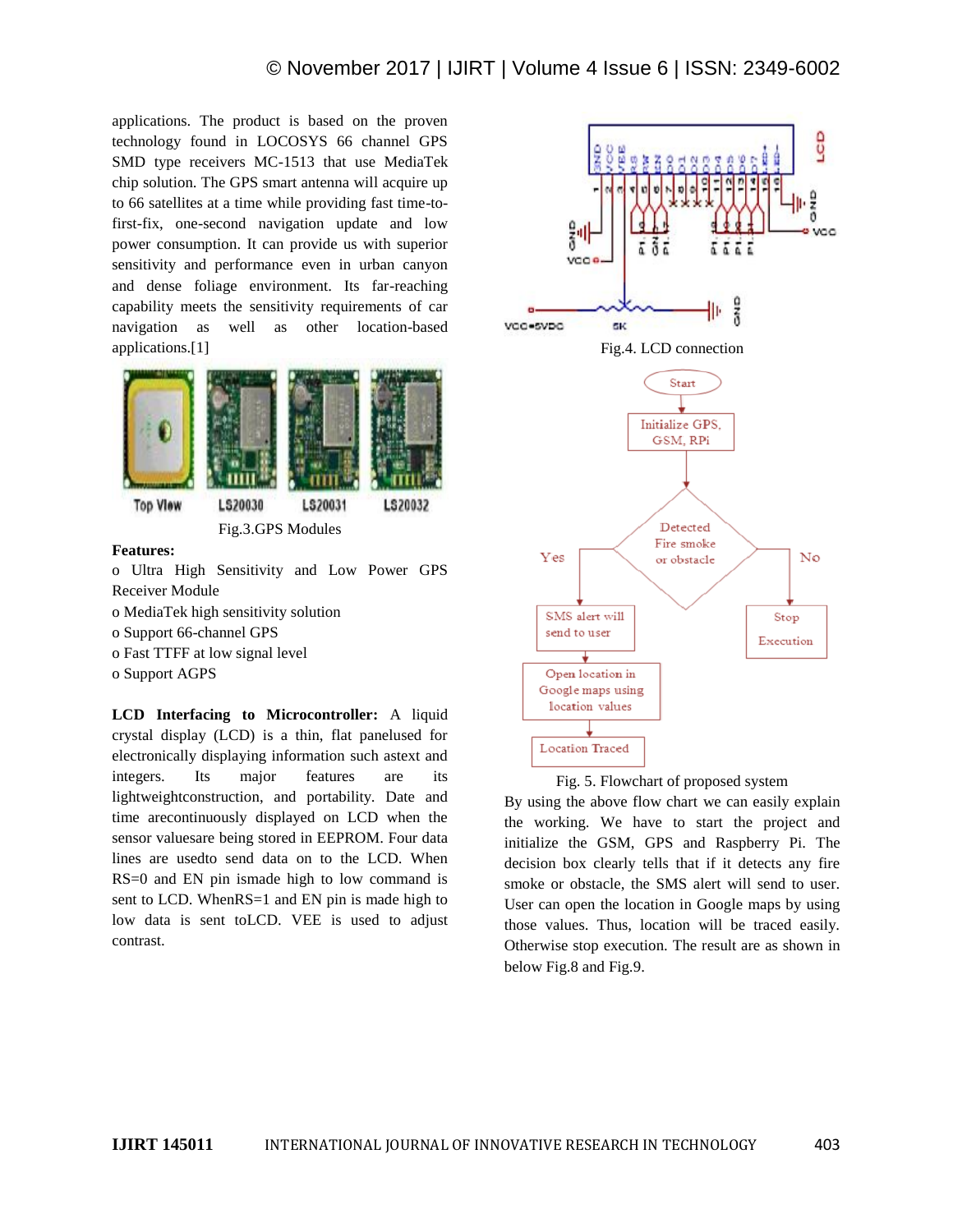

# **B. RESULT AND DISCUSSION**

Fig:6.Kit with all connections and powersupply We have to connect the kit according to block diagram as shown. Insert SIM card in GSM after that give power supply to it. Connect the raspberry pi to Wi-Fi. And then run the program in order to get out put.



Fig.7. IR sensor sensing the accident When accidents occurs due to colliding vehicle,IR sensor will sense it and gives the information to raspberry pi,GPS will trace the longitude and lattitude values.these valuse will be sent to that person by GSM.



Fig.8. A message regarding vehicle position



Fig.9. The accurate location of the vehicle in Google maps

# IV. CONCLUSION

This project places a vital role in our day to day life. By using this we can monitor and track the vehicle, thus it provides safety. Since we can use this in many ways like in school bus, so that we can monitor and trace the vehicle easily by using internet. Whenever the accidents occurs it will send a message to the authorized person's number with location details, by using those values we can monitor and track the vehicle using Google maps. By using this project we can track the vehicle very fast. As a future scope, we can use a camera module interconnecting with raspberry pi to make tracing easy. We can use airbags system to prevent person from striking steering wheels or windows. We can use external EEPRAM to store previous 256 locations. We improve the accuracy by increasing the cost. We can add ambulance contact numbers and police station contact number so that they can reach very fast to that location.

#### REFERENCES

[1] Tarapiah, S.; Atalla, S.; Alsayid, B., "Smart onboard transportation management system Geo-Casting featured,"Computer Applications and Information Systems (WCCAIS), 2014 World Congress on , vol., no., pp.1,6, 17-19 Jan.2014. [2] Kumar, R.; Kumar, H., "Availability and handling of data received through GPS device: In tracking a vehicle,"Advance Computing Conference (IACC), 2014 IEEE International, vol., no., pp.245, 249, 21- 22 Feb. 2014.